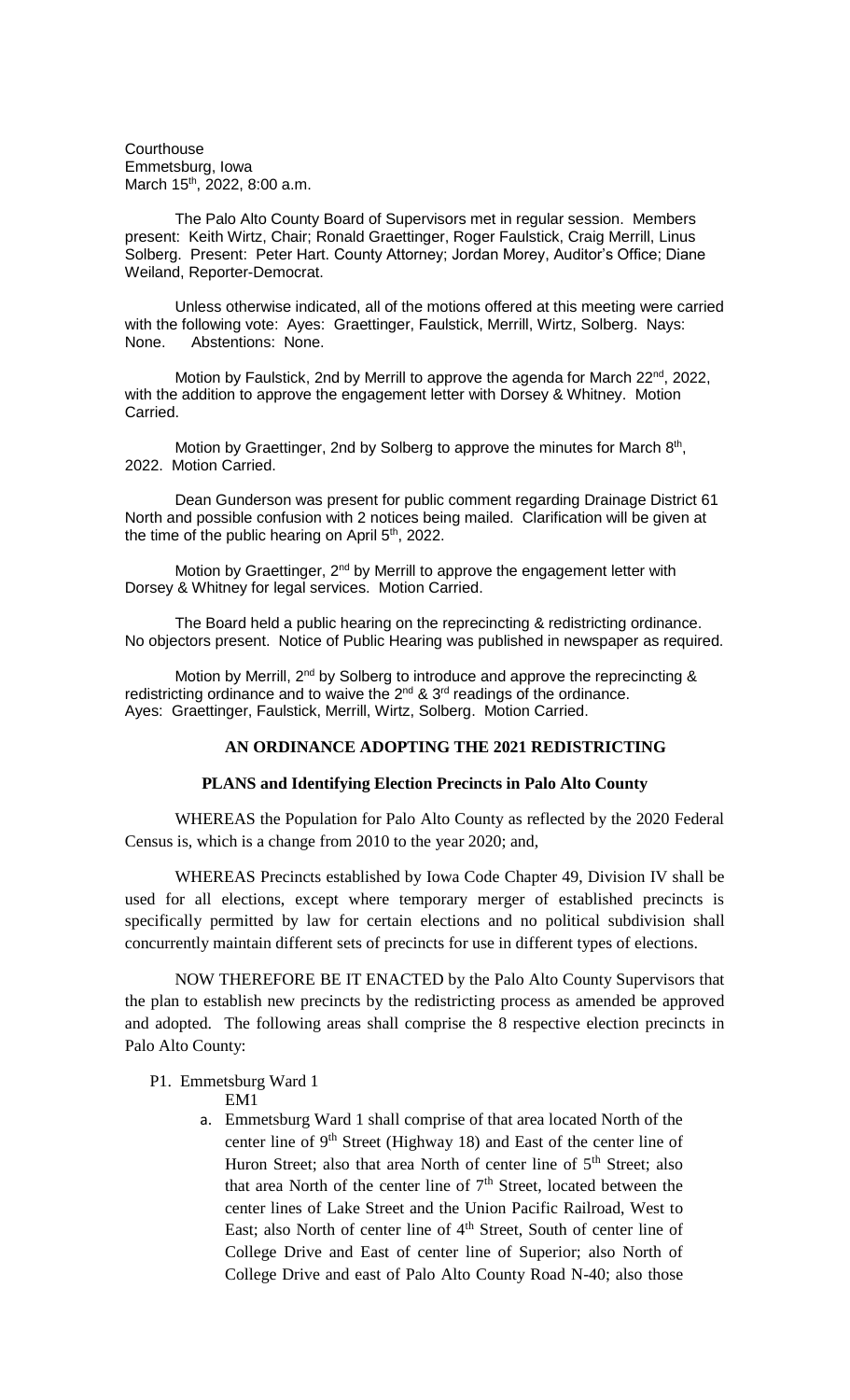portions of the Northwest Quarter (NW1/4) of Section Twenty-nine (29) and of the Northeast Quarter (NE1/4) of Section Thirty (30), Township Ninety-six (96) North, Range Thirty-two (32) West of the 5<sup>th</sup> P.M., Palo Alto County, Iowa, described as follows: Commencing at the Northeast corner of said Section 30; thence South  $0°48'29"$  East (assumed meridian) 63 feet along the easterly line of the Northeast Quarter (NE1/4) of said Section 30 to the point of beginning at the southerly right-of-way line of Iowa Primary Road No. U.S. 18; thence North 89°32'28" West 279.15 feet along said road right-of-way line; thence South 0°26'17" East 300.57 feet; thence North 89°42'56" East 281.15 feet to the easterly line of said Section 30 Northeast Quarter at a point South 0°48'29" East 296.96 feet from the point of beginning; thence continuing North 89°42'56" East 988.85 feet; thence North  $0°17'04"$  West 289.95 feet to the southerly right-of-way line of said Primary Road No. U.S. 18; thence South 89°42'56" West 331.21 feet along said road right-ofway line; thence North 0°42'01" West 7.00 feet along said road right-of-way line; thence South 89°42'56" West 660.53 feet along said road right-of-way line to the point of beginning, containing 8.62 acres.

- P2. Emmetsburg Ward 2
	- EM2

Emmetsburg Ward 2 shall comprise of that area located between the center lines of Lake and the area west of  $450<sup>th</sup>$  Ave (Hwy 18), East to West and located between the center lines of 4<sup>th</sup> Street and 9<sup>th</sup> Street, North to South; also, that area North of the center line of 8<sup>th</sup> Street and West of Superior Street; also, that area North of the center line of College Drive and West of center line of Palo Alto County Road N-40 (460<sup>th</sup> Ave.).

P3. Emmetsburg Ward 3, Emmetsburg, pt. Silver Lake, pt. Highland, pt. Lost Island, pt. Walnut

EM3, EM, pt. SL, pt. HL, pt. LI, pt. WL

Emmetsburg Ward 3 shall comprise of the City of Emmetsburg area located between the center lines of Lake Street and 450<sup>th</sup> Ave., East to West; and located between the center of line of  $8<sup>th</sup>$  Street between center line of  $450<sup>th</sup>$  Ave. and West center line of Superior; and the Center of 25<sup>th</sup> Street, North and South; also, that area located West of center line of Broadway and West of the center line and South of Lake Street from center line of  $12<sup>th</sup>$  Street to the center line north of  $25<sup>th</sup>$  Street. Emmetsburg Ward 3 precinct shall also consist of all of Emmetsburg Township unincorporated, and Silver Lake Township except the east half of Section 23., and except Sections 24-27, sections  $28-30$  south of the centerline of  $430<sup>th</sup>$  Street, and except Sections 31-36.

P4. Emmetsburg Ward 4, Freedom, Nevada, pt. Fern Valley, Fairfield, Vernon, Independence

EM4, FR, NV, pt. FV, FF, VN, IN

Emmetsburg Ward 4 shall comprise of the City of Emmetsburg area located between the center lines of Broadway and 460<sup>th</sup> Ave., West to East, 5<sup>th</sup> and 7<sup>th</sup> Streets, North to South between the Union Pacific Railroad and Huron; also, that area located between the center lines of Lake Street between and 460<sup>th</sup> Ave, West to East, of 7<sup>th</sup> Street and 9<sup>th</sup> Street (Highway 18), North to South; also that area located West of center line of Broadway from  $7<sup>th</sup>$  Street and South of the center line of  $12<sup>th</sup>$  Street. Emmetsburg Ward 4 precinct shall also consist of all of Freedom township unincorporated; all of Nevada Township; all of Fern Valley Township EXCEPT the town of Rodman and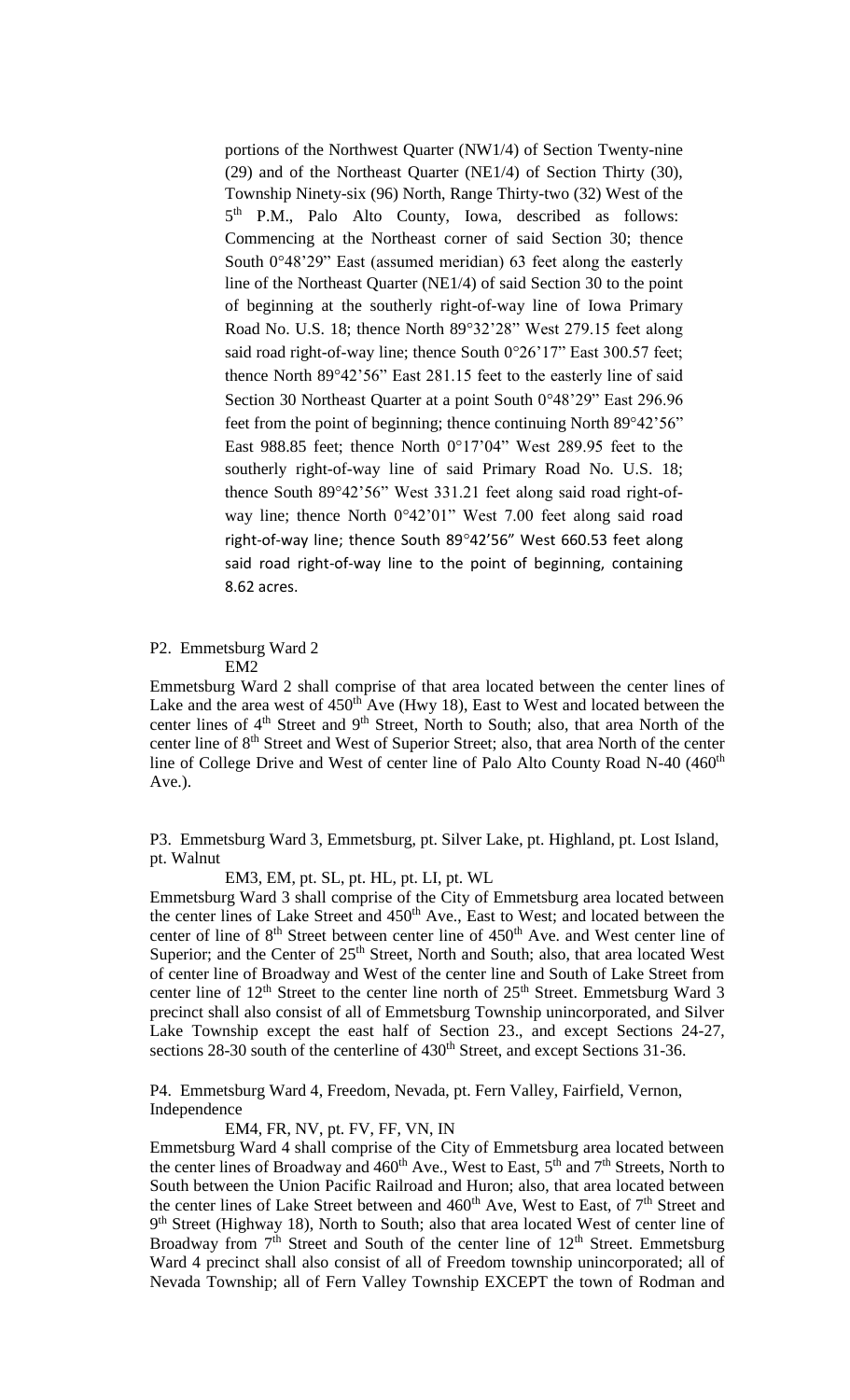everything south of  $425<sup>th</sup>$  Street and  $430<sup>th</sup>$  Street; all of Fairfield Township including the City of Cylinder. Also included are all of Vernon and Independence Townships. P5. West Bend, pt. Fern Valley

#### WB, pt. FV

West Bend precinct shall comprise of the City of West Bend; City of Rodman; All of West Bend Township unincorporated and all sections South of  $425<sup>th</sup>$  St &  $430<sup>th</sup>$  St in Fern Valley Township.

# P6. Graettinger, pt. Walnut, pt. Lost Island

GR, pt. WL, pt. LI

Graettinger precinct shall comprise the City of Graettinger; all sections West of 330<sup>th</sup> Ave and North of  $280<sup>th</sup>$  St in Lost Island Township; Sections 5,6,7,8,17 & 18 in Walnut Township

P7. Mallard, Ellington, Rush Lake, Booth, Pt. Silver Lake, Great Oak ML, EL, RL, BO, pt. SL, GO

 Mallard precinct shall comprise the City of Mallard; City of Curlew; All of Ellington, Rush

 Lake, Booth and Great Oak Townships; and the east half of Section 23, and Sections 24-27, Sections 28-30 south of the centerline of 430<sup>th</sup> Street, and sections 31-36 of Silver Lake Township.

P8. Ruthven, Pt. Highland

RV, pt. HL

Ruthven precinct shall comprise the City of Ruthven and Highland Township sections 6,7 & 18 and West half of sections 5,8 & 17 all in Highland Township.

This ordinance shall be effective on March 15, 2022, after its final passage and approval and publication as provided by law with the caveat and condition that the redistricting plan be approved by the Iowa Secretary of State upon submission to that office.

Moved by Craig Merrill, Second by Linus Solberg, that this ordinance be passed by roll call vote and to waive the second and third readings.

Ayes: Graettinger, Faulstick, Merrill, Solberg and Wirtz

Nays: None

Ordinance approved by companion resolution, Passed and adopted this 15th day of March, 2022.

/s/Keith Wirtz, Chairperson for the

Palo Alto County Board of Supervisors,

/s/Attest: Carmen Moser, Palo Alto County Auditor

Walter Davis-Oeth, County Engineer, met with the Board. Walter discussed with the Board the 5-year construction program.

Motion by Solberg, 2<sup>nd</sup> by Merrill to approve the Regional 3 FAST Act funding application for concrete overlay for B14 and N51. Motion Carried.

Motion by Solberg, 2<sup>nd</sup> by Graettinger to approve the pavement markings quote with Vogel for \$66,396.85. Motion Carried.

Motion by Graettinger, 2<sup>nd</sup> by Faulstick to approve the mileage reimbursement rate at \$.55 and retroactive to March 1, 2022. Motion Carried.

Motion by Graettinger, 2<sup>nd</sup> by Faulstick approve crop damage to Wirtz Farm Partnership for \$666 on Drainage District 61 Main. Wirtz: Abstain. Motion Carried.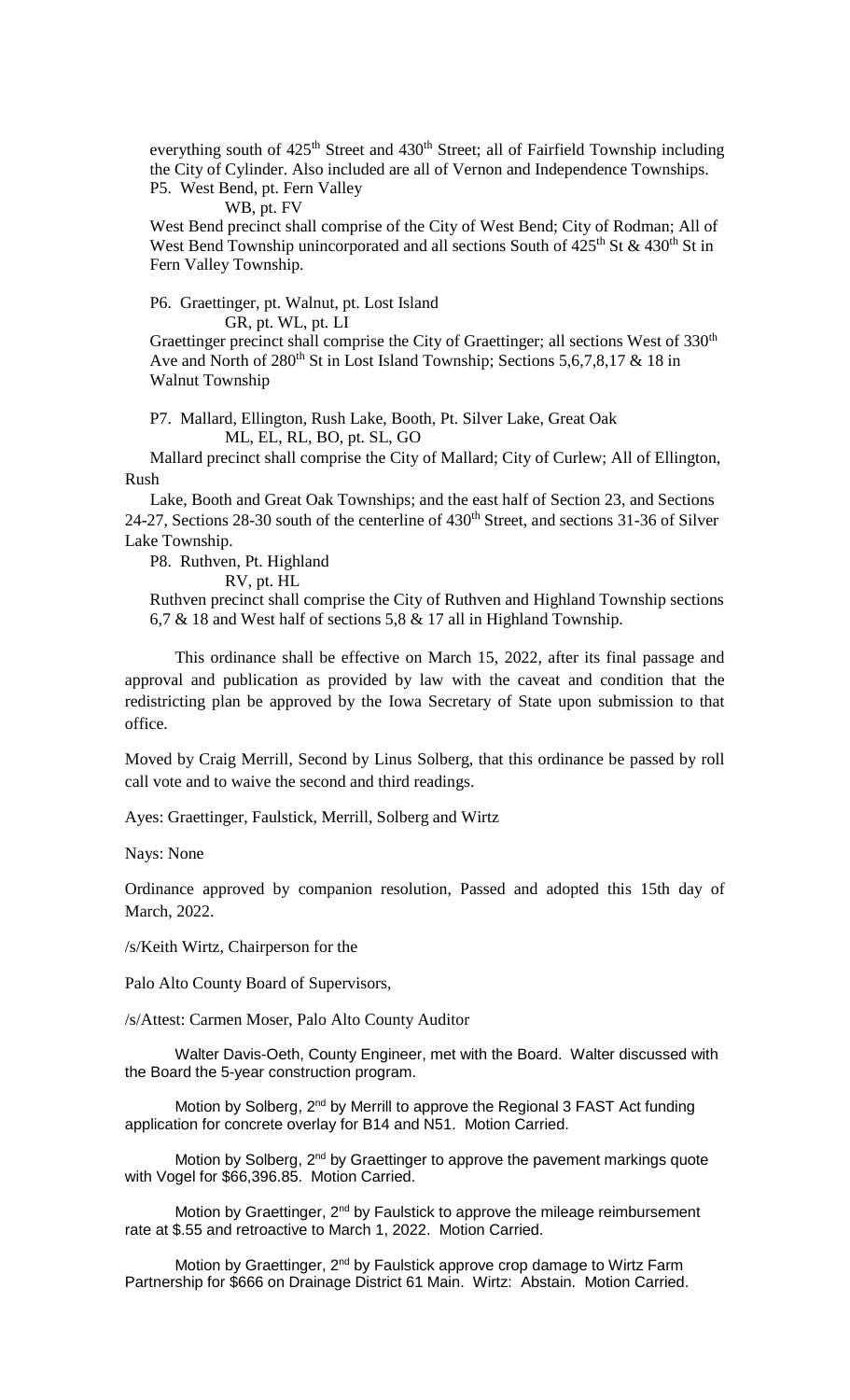Motion by Merrill, 2<sup>nd</sup> by Solberg to set the Public Hearing date for the Proposed County Budget for March 29, 2022, at 9 am at the Courthouse Boardroom. Motion Carried.

At 9:15 a.m., the Board convened to the courtroom to discuss changes to the wind ordinance. Present: Laura Winter, Kandi Terwilleger, Jan Bredehoeft, Carla Larson, Delray Bredehoeft, Todd Bredehoeft, Bertha Mathis, Mason Hoffman, Cliff Kinnetz, Aletha King, Joe Neary, Dave Girres, Harold Christensen, Lou Clark, Josh Harris, Tim Murphy, Dean Gunderson, Gregory Christensen, Rob Patterson—Iowa DNR, Brian Garrels, Rob Allen, County Conservation; Clayton Helgeson.

Peter Hart, County Attorney, reviewed the current setbacks in the Zoning Ordinance and presented the proposed changes to be made. The Board asked Rob Allen, County Conservation Director, to provide information regarding the conservation area's in Lost Island Township & surrounding areas. Rob Patterson, Iowa DNR, has provided Vestas with the conservation recommended setbacks.

Brian Garrels spoke on concerns in the wildlife bird area and presented information to the Board on the prairie pothole guide. Bertha Mathis discussed airport concerns and private property externalities.

Peter Hart, County Attorney, presented the following Resolution 3-15-2022.

#### **RESOLUTION NO**. 3-15-2022

## **A RESOLUTION TO ESTABLISH THE TEMPORARY MORATORIUM ON PROCESSING FURTHER SITE PLAN REVIEW AND APPROVAL PERMITS FOR THE CONSTRUCTION AND MAINTENANCE OF WIND ENERGY CONVERSION SYSTEMS AND WIND ENERGY DEVICES IN PALO ALTO COUNTY**

WHEREAS, the Palo Alto County Board of Supervisors adopted its Wind Energy Conversion System Ordinance, Ordinance No. 9-27-16, on Sept.  $27<sup>th</sup>$ , 2016 (the "Ordinance"); and,

WHEREAS, Vestas-American Wind Technology, Inc. ( Vestas) is now proposing construction of a Meteorological Tower ( MET) Tower to collect information before beginning Vesta' construction of a Wind Energy Conversion System (the "WECS Project") in Palo Alto County. and,

WHEREAS The construction area location anticipated by Vestas is near and/or adjacent to the natural water Lost Island Lake and Palo Alto County Nature Center and Huston Park Recreational Center and various surrounding wetlands; and,

WHEREAS, Citizens of Palo Alto County attended the Board of Supervisors Meeting on March 8<sup>th</sup>, 2022 and expressed their apprehensions with the Wind Energy Devices ( W.E.D.) as follows:

- 1. Concerns regarding the respective location of W.E.D. Project vis-à-vis Palo Alto County Lost Island Lake, Huston Park Recreational Nature Center and surrounding wetlands as well as the existing avian migratory waterfowl flight pathways and how the proposed W.E.D. construction will affect the wildlife and waterfowl on these lands; and,
- 2. Concerns regarding inadequate setbacks from W.E.D. and the Lost Island Lake and surrounding wetlands within targeted construction areas situated in Palo Alto County; and,
- 3. Requested clarification concerning how W.E.D. location decisions would avoid Avian Migratory Flight Pathways through the Lost Island Lake waters and surrounding wetland areas of Palo Alto County; and,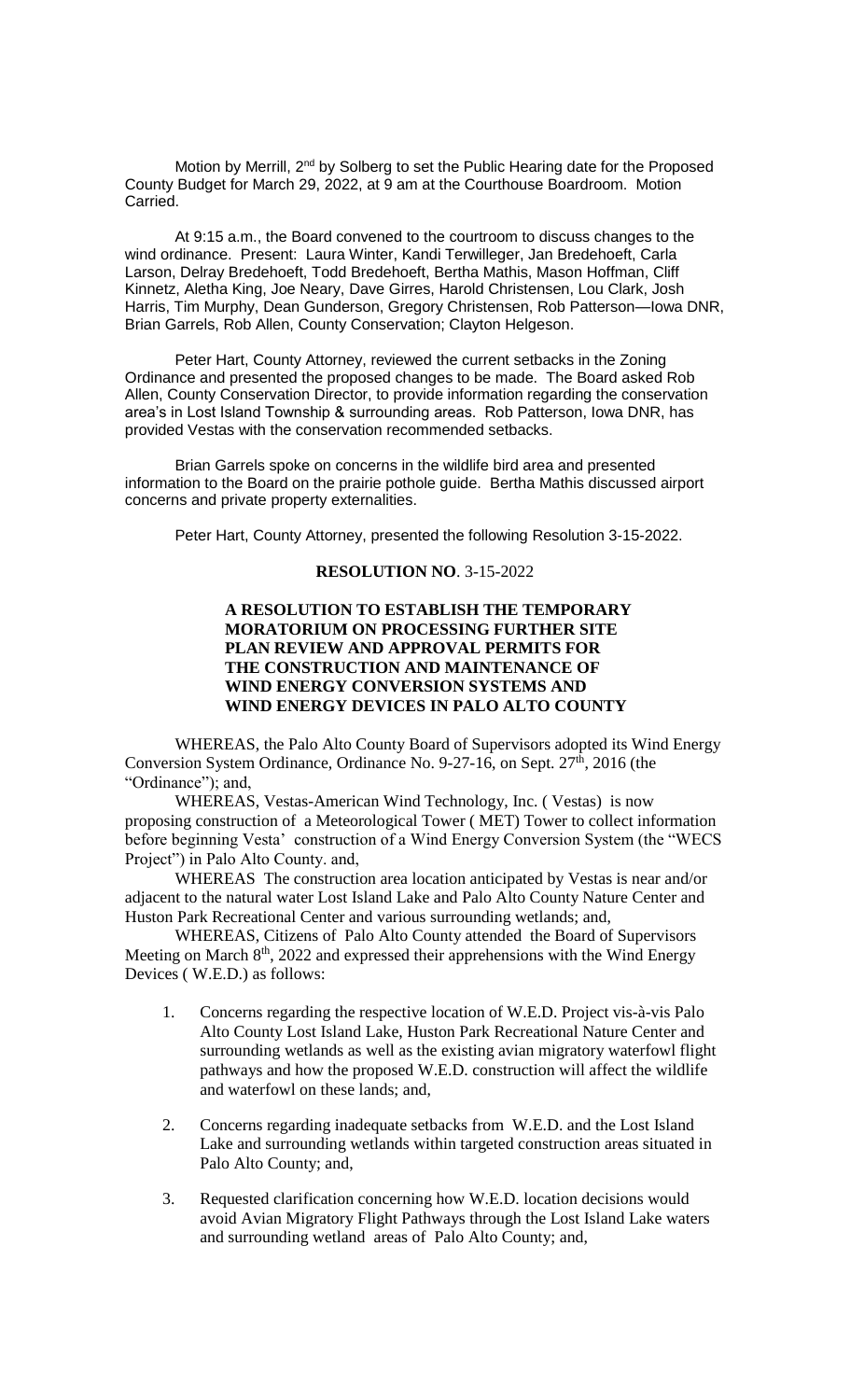- 4. Input from local Conservation Commission staff regarding setback distances from Lost Island Lake, wetlands and the Huston Park recreational area; and,
- 5. The Supervisors seek to increase the total height of the Turbine Blade circumference and Wind Energy Device Tower (W.E.D.) to a combined maximum 600 feet; and,
- 6. The Supervisors seek to increase the 1,500 foot setback distance from W.E.D.'s and Permanent Residential Dwellings to One half Mile (2,640 feet); and,
- 7. The Supervisors will entertain discussion on increased setback distance from W.E.D. and Lost Island Lake and surrounding wetlands to either one mile, two miles or three miles distance; and,
- 8. The Supervisors seek to implement Aircraft Detection Lighting Systems ( A.D.L.S.) to reduce the impact of continuous flashing nighttime lighting on residents , communities and migratory birds and

WHEREAS, the Palo Alto County Board of Supervisors hereby FINDS that the above concerns accompanying installation of any WECS Project may negatively affect the County's wildlife and migratory waterfowl flight pathways; and,

WHEREAS, the Palo Alto County Board of Supervisors hereby FINDS that the above concerns accompanying installation of WECS may negatively and public infrastructure, including roads and drainage facilities and aerial agricultural spraying operations; and,

WHEREAS, the Palo Alto County Board of Supervisors believes that the above concerns merit additional study to develop feedback and real-time solutions; and,

NOW THEREFORE, BE IT RESOLVED by the Palo Alto County Board of Supervisors following review, consideration and discussion have determined that a temporary moratorium on further development of wind energy conversion systems should be utilized to allow the Board of supervisors time in which to further study and resolve the concerns expressed at the March 8<sup>th</sup>, 2022 Supervisors Meeting.

NOW, THEREFORE, BE IT FURTHER RESOLVED the Palo Alto County Board of Supervisors hereby adopts and issues its moratorium of three (3) months duration beginning March 15<sup>th</sup>, 2022 and continuing through June 15<sup>th</sup>, 2022. That 90 day period will permit the County Board of Supervisors to satisfactorily address the above identified concerns.

All resolutions or parts of resolutions in conflict with the provisions of this resolution are hereby repealed.

If any section, provision, or part of this resolution shall be adjudged invalid or unconstitutional, such adjudication shall not affect the validity of the resolution as a whole or any section, provision, or part thereof not adjudge invalid or unconstitutional.